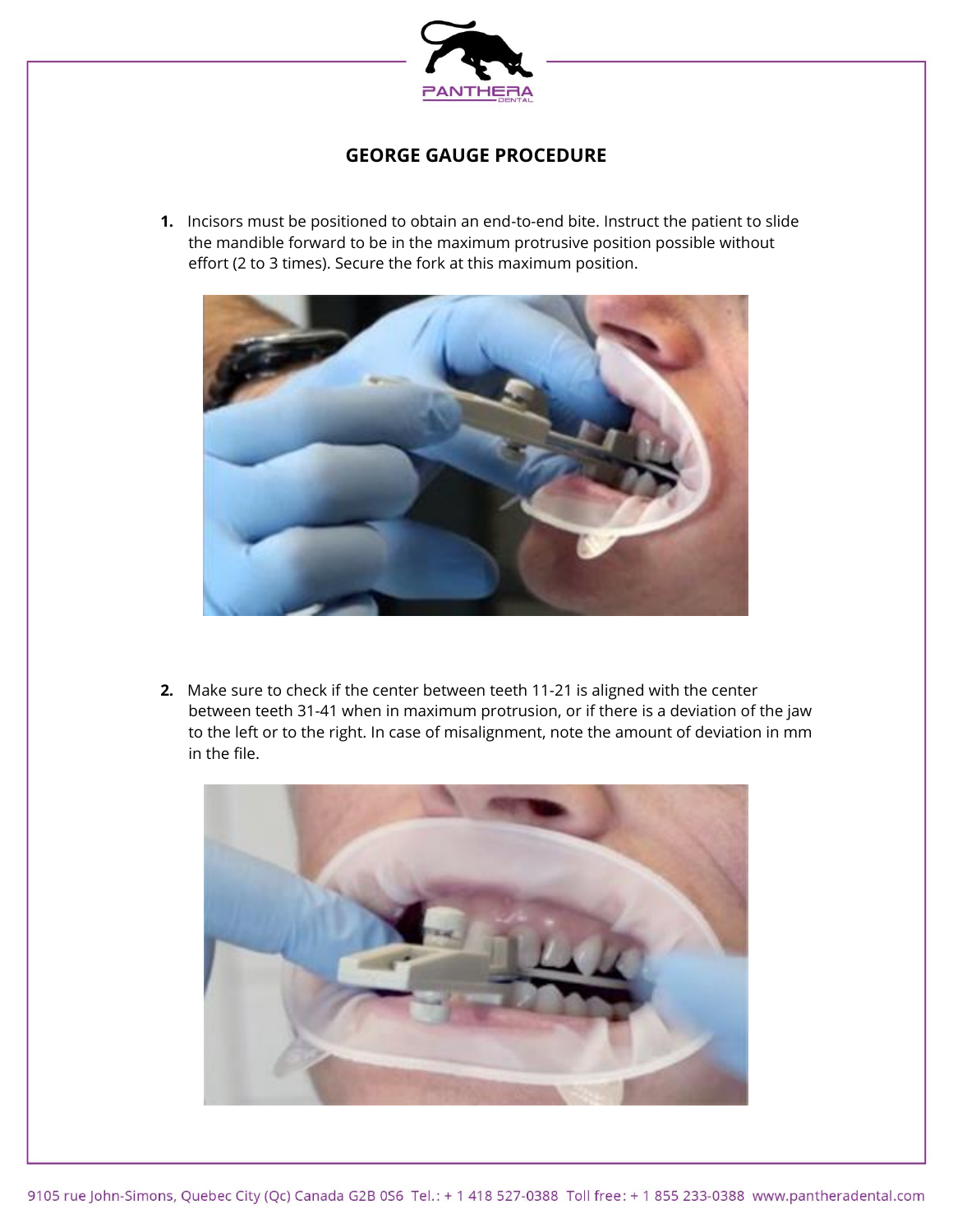

**3.** Place a small amount of paste (catalyst and vinyl polysiloxane material) on the fork while leaving the space for teeth 11-21 and 31-41 clear in order to properly check the alignment of the midlines when capturing the maximum protrusive bite (without effort from the patient).



**4.** Once the paste has been mixed, make sure it is soft to place the fork on the lower teeth while ensuring that the center between teeth 31-41 is aligned with the middle of the fork. Guide the patient while he/she closes his/her mouth in order to position the midline between teeth 11 and 21 on the upper part of the fork. Important: the incisive ends of teeth 11, 21, 31, and 41 must touch the fork when the mouth is closed and in protrusive position.

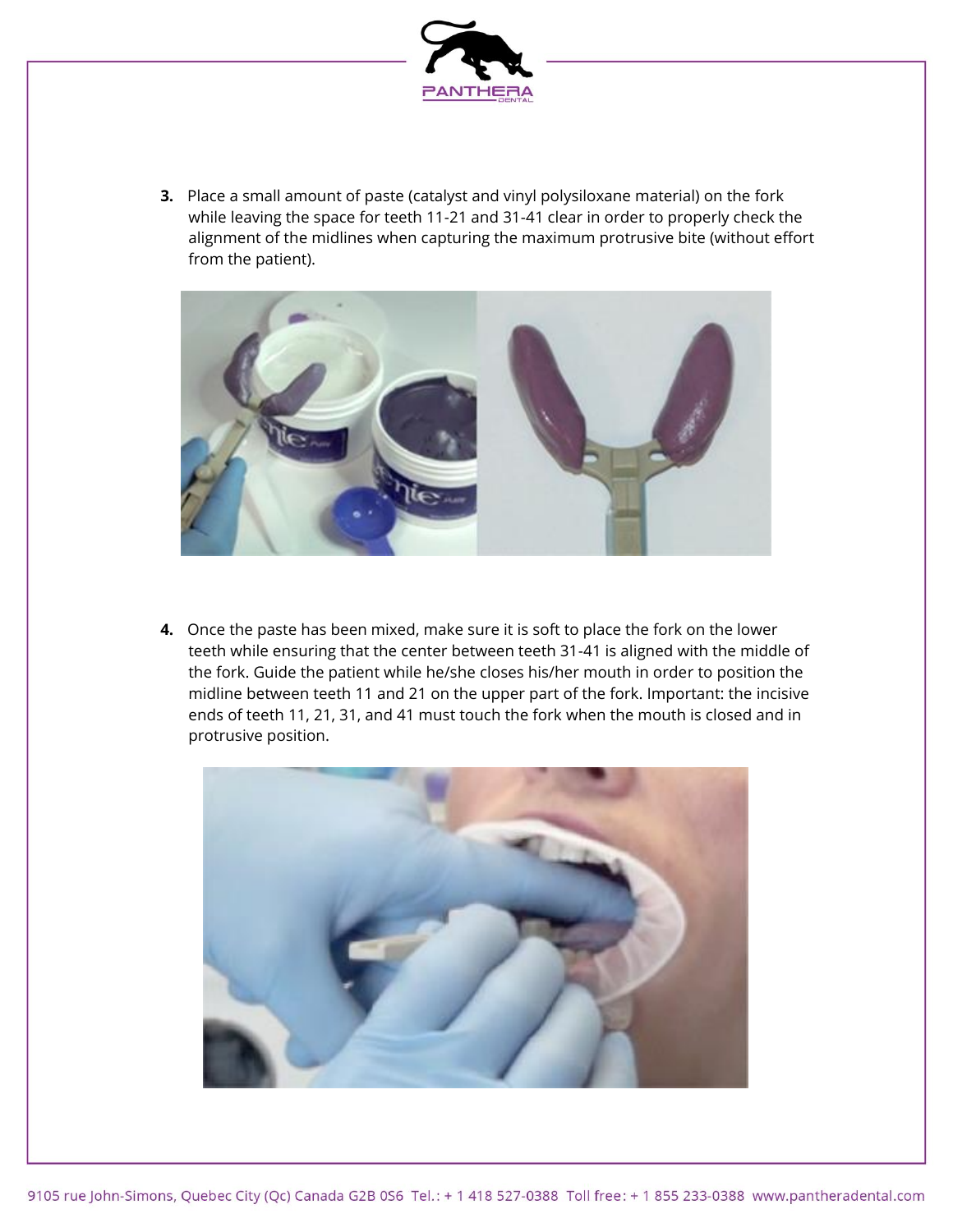

**5.** As the paste is setting, you must make sure that the alignment of teeth 11-21 and 31- 41 with the fork is the same as before the insertion of the George Gauge.

**Important:** the incisive ends of teeth 11, 21, 31 and 41 must touch the fork when the mouth is closed and in protrusive position.



**6.** To check the precision of the registered bite before your patient leaves, remove the fork from the support, then eliminate the excess paste. Place the bite fork in the patient's mouth and make sure the bite corresponds to the patient's maximum protrusion without effort and without the George Gauge in mouth. Look carefully at teeth 11-21 and teeth 21-41.